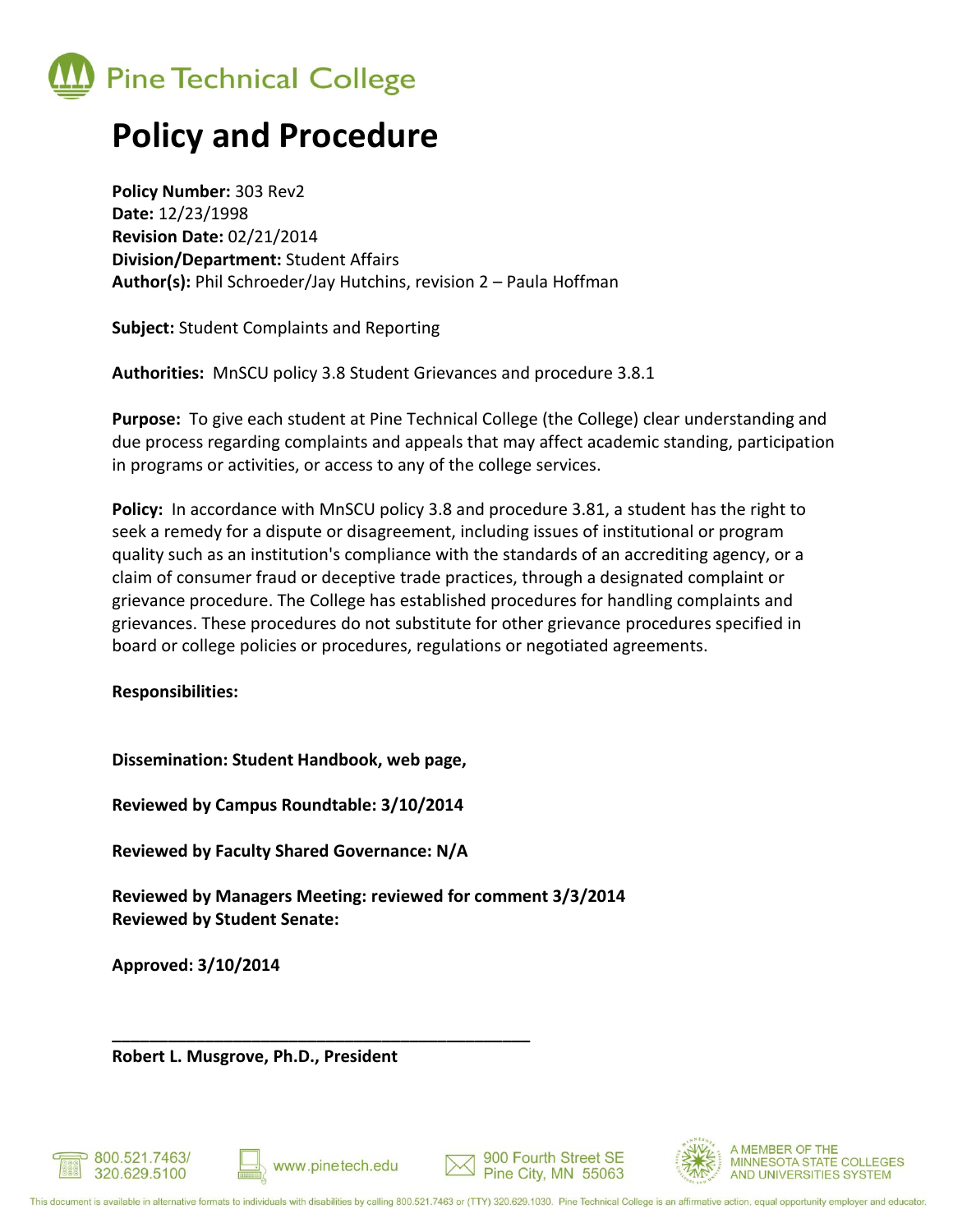

## **Appendix**

## **Procedure:**

**Part 1. Definitions.** For the purposes of this policy and procedures the following definitions apply:

## **Appeal**

A request for reconsideration of a grievance decision under Policy 3.8 and Procedure 3.81. **Complaint**

An oral or written claim concerning a college or university issue brought by a student alleging improper, unfair, or arbitrary treatment.

## **Grievance**

A written claim raised by a student alleging improper, unfair, or arbitrary action by an employee involving the application of a specific provision of a college policy or procedure, rule or regulation, or a board policy or procedure. This policy does not apply to those college rules or regulations or to board policies or procedures that include an appeal or grievance process. **Retaliation** 

Retribution of any kind taken against a student for participating or not participating in a complaint or grievance.

## **Student**

An individual who is enrolled in a college or university, a group of such individuals or the campus student government.

## **Part 2. Complimentary Policies and Procedures**

The complaint and grievance policy is used when a student is alleging improper, unfair or arbitrary treatment by faculty or staff. Separate policies and procedures are used for other circumstances, such as:

**Petition Policy and Procedures** (Policy 311) – used when a student wishes to petition for exception to an established academic or other college policy, procedure or practice. **Grade Disputes** (Policy 236) - grading is the sole prerogative of the faculty and is governed by a separate policy.

**Discrimination and Harassment** (MnSCU policy 1B.1 and College policy 1.B1) – used when action that is of a discrimination or harassment nature directed toward a member of a protected class as defined by law.

**Student Code of Conduct** (Policy 314) – used when a student or student group is alleged to have violated acceptable academic or social conduct.

**Decisions or exit from academic programs with established appeal process** – if an academic program has an established procedure and practice, which includes an appeal process, it is the practice of the college to follow the appeal and due process outlined unless a student alleges improper, unfair or arbitrary treatment in the use of the established procedure and practice.

# **Part 3. Complaints**

A complaint is an oral or written claim concerning a college or system issue brought by a student alleging improper, unfair or arbitrary treatment impacting the student's education at







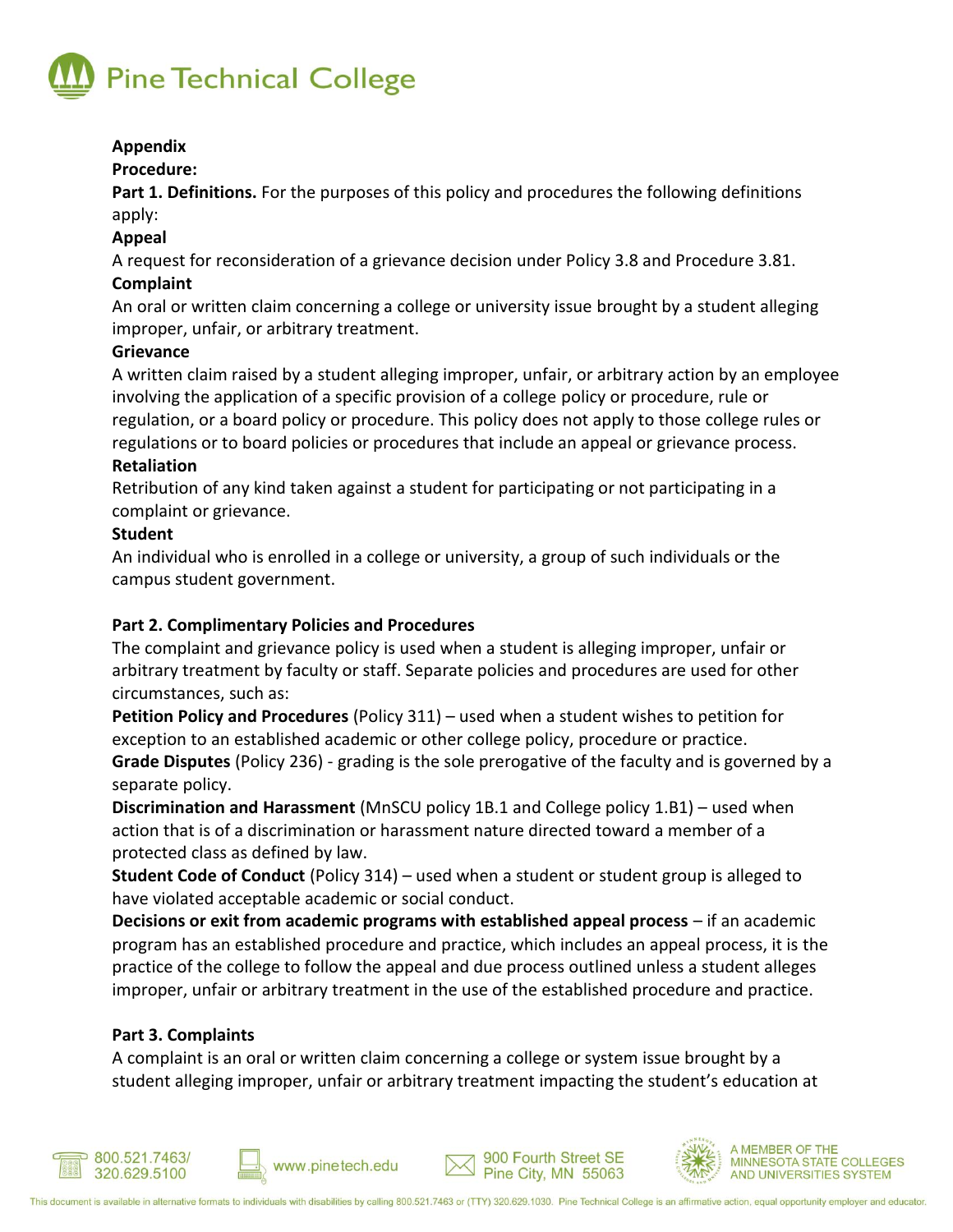

the college. If the complaint is not alleging improper, unfair or arbitrary treatment the complaint may be not be carried past this level within the process.

## **A. To make or resolve a complaint**

- 1. A student should first attempt to resolve a complaint or concern with the faculty or staff member directly involved or with whom the complaint exists.
- 2. If the student is uncomfortable approaching the faculty or staff member he/she may select an advocate (other faculty or staff, advisor, counselor, etc.) or make an appointment with the direct supervisor to clarify or seek resolution.
- 3. Complaints are not required to be written but students are encouraged to write down a) the reason for the complaint, b) a factual summary of the complaint, c) a possible solution or remedy. This documentation may be required if no resolution is found and the complaint proceeds through the complaint and grievance process.
- 4. If no resolution or agreement is found after the initial complaint, the student has the right to schedule a time to meet with the staff or faculty member's direct supervisor.
- 5. The direct supervisor will review previous resolution steps, discuss the complaint with the student, the faculty or staff member involved, other appropriate individuals and communicate the answer to the student.
- 6. Confidentiality requests can be supported but not completely assured.
- 7. Nothing in this procedure precludes a student from seeking legal counsel at any step.
- 8. If the complaint is not satisfactorily resolved or addressed, the student may initiate the grievance process.

# **B. Grievance Procedure**

- 1. If there is no resolution through the complaint procedure and the complaint alleges improper, unfair or arbitrary application of a college or MnSCU policy or procedure, a student may initiate a written grievance. The written grievance must be submitted to the administrator who oversees the faculty, staff or department where the complaint allegedly occurred. The written grievance must include:
	- a. A summary of the incident/violation/complaint,
	- b. Facts of the incident upon which the grievance is based, and
	- c. Steps taken towards resolution and the nature of the resolution that is requested.
- 2. The administrator shall:
	- a. Seek information from all parties involved

www.pinetech.edu

b. Provide a written response to the student(s) who initiated the grievance and to the employees who were grieved. Included in the response shall be information on the right to and the process for a grievance appeal.

# **C. Grievance Appeals**

- 1. A student has the right to appeal a grievance decision by appealing to the President. The decision of the President is final and binding.
- 2. If the grievance involves a MnSCU policy, the actions of the college President, an issue of institutional or program quality such as the college's compliance with the standards of